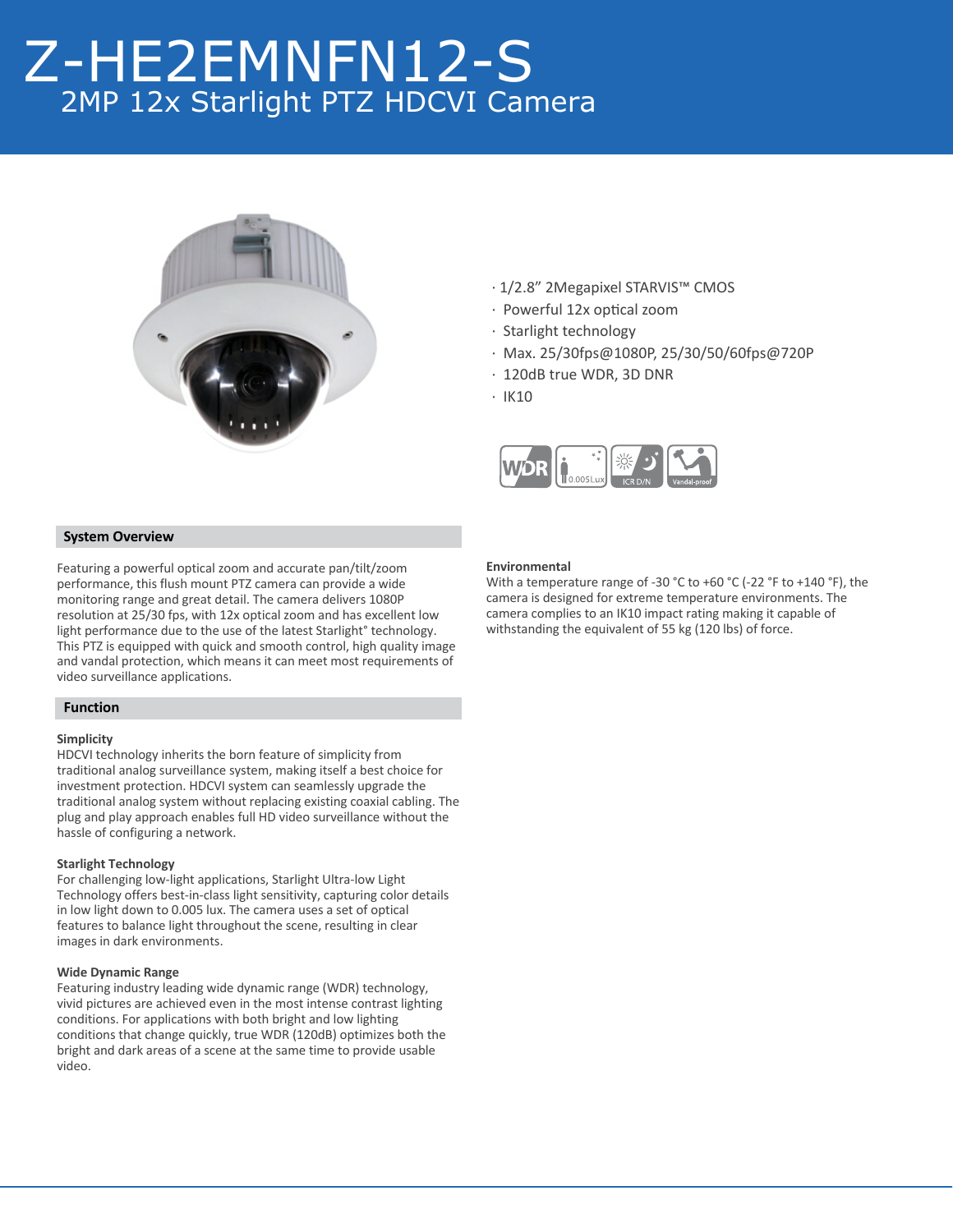# **Z-HE2EMNFN12-S**

# **Technical Specifications**

| Image Sensor                    | 1/2.8" STARVIS™ CMOS                        |
|---------------------------------|---------------------------------------------|
| <b>Effective Pixels</b>         | 1920(H) x 1080(V), 2 Megapixels             |
| <b>Scanning System</b>          | Progressive                                 |
| <b>Electronic Shutter Speed</b> | PAL: 1/3s~1/30,000s<br>NTSC: 1/4s~1/30,000s |
| Minimum Illumination            | Color: 0.005Lux@F1.6; B/W:0.0005Lux@F1.6    |
| S/N Ratio                       | More than 50dB                              |
| <b>IR Distance</b>              | N/A                                         |
| IR On/Off Control               | N/A                                         |
| <b>IR LEDS</b>                  | N/A                                         |
| Lens                            |                                             |
|                                 |                                             |

| Focal Length         | $5.3$ mm $\approx$ 64mm |
|----------------------|-------------------------|
| Max. Aperture        | $F1.6 \approx F3.0$     |
| Angle of View        | H: $58.2^\circ$ ~ 4.8°  |
| Optical Zoom         | 12x                     |
| <b>Focus Control</b> | Auto/Manual             |
| Close Focus Distance | 100mm~1000mm            |

### **DORI Distance**

\*Note: The DORI distance is a "general proximity" of distance which makes it easy to pinpoint the right camera for your needs. The DORI distance is calculated based on sensor specification and lab test result according to EN 62676-4 which defines the criteria for Detect, Observe, Recognize and Identify respectively.

| Detect                      | Observe      |                                                                                                   | Recognize                               | Identify   |  |  |
|-----------------------------|--------------|---------------------------------------------------------------------------------------------------|-----------------------------------------|------------|--|--|
| 883m(2897ft)                | 353m(1158ft) |                                                                                                   | 177m(581ft)                             | 88m(289ft) |  |  |
| <b>PTZ</b>                  |              |                                                                                                   |                                         |            |  |  |
| Pan/Tilt Range              |              | Pan: 0° ~ 360° endless; Tilt: -2° ~ 90°, auto flip 180°                                           |                                         |            |  |  |
| <b>Manual Control Speed</b> |              | Pan: 0.1° ~300° /s; Tilt: 0.1° ~120° /s                                                           |                                         |            |  |  |
| Preset Speed                |              | Pan: 300° /s; Tilt: 200° /s                                                                       |                                         |            |  |  |
| Presets                     |              | 300                                                                                               |                                         |            |  |  |
| PTZ Mode                    |              |                                                                                                   | 5 Pattern, 8 Tour, Auto Pan , Auto Scan |            |  |  |
| Speed Setup                 |              | Human-oriented focal Length/ speed adaptation                                                     |                                         |            |  |  |
| Power up Action             |              | Auto restore to previous PTZ and lens status after<br>power failure                               |                                         |            |  |  |
| <b>Idle Motion</b>          |              | Activate Preset/ Scan/ Tour/ Pattern if there is no<br>command in the specified period            |                                         |            |  |  |
| Protocol                    |              | DH-SD, Pelco-P/D (Auto recognition)                                                               |                                         |            |  |  |
| Video                       |              |                                                                                                   |                                         |            |  |  |
| Resolution                  |              | 1080P(1920×1080)/720P(1280×720)                                                                   |                                         |            |  |  |
| <b>Frame Rate</b>           |              | 25/30fps@1080P, 25/30/50/60fps@720P                                                               |                                         |            |  |  |
| Video Output                |              | 1-channel BNC high definition video output/ CVBS<br>standard definition video output (switchable) |                                         |            |  |  |

| Day/Night                     | Auto(ICR) / Color / B/W                                                                                           |
|-------------------------------|-------------------------------------------------------------------------------------------------------------------|
| <b>OSD Menu</b>               | Support                                                                                                           |
| <b>Backlight Compensation</b> | BLC / HLC / WDR(120dB)                                                                                            |
| White Balance                 | Auto, ATW, Indoor, Outdoor, Manual                                                                                |
| Gain Control                  | Auto / Manual                                                                                                     |
| Noise Reduction               | Ultra DNR (2D/3D)                                                                                                 |
| Digital Zoom                  | 16x                                                                                                               |
| Flip                          | 180°                                                                                                              |
| Privacy Masking               | Up to 24 areas                                                                                                    |
| Certi ation                   |                                                                                                                   |
| Certifications                | CE: EN55032/EN55024/EN50130-4<br>FCC: Part15 subpartB, ANSI C63.4-2014<br>UL: UL60950-1+CAN/CSA C22.2, No.60950-1 |
| Interface                     |                                                                                                                   |
| Video Interface               | $\mathbf{1}$                                                                                                      |
| Audio Interface               | 1 channel in                                                                                                      |
| <b>RS485</b>                  | $1\,$                                                                                                             |
| Alarm I/O                     | 2/1                                                                                                               |
| <b>Electrical</b>             |                                                                                                                   |
| Power Supply                  | AC24V/1.5A(±10%)                                                                                                  |
| Power Consumption             | 10 <sub>W</sub>                                                                                                   |
| Environmental                 |                                                                                                                   |
| <b>Operating Conditions</b>   | -30°C ~ 60°C (-22°F ~ +140°F) / Less than 95% RH                                                                  |
| Ingress Protection            | N/A                                                                                                               |
| Vandal Resistance             | <b>IK10</b>                                                                                                       |
| Constructio                   |                                                                                                                   |
| Casing                        | Metal                                                                                                             |
| <b>Dimensions</b>             | $\Phi$ 198(mm) x 158(mm)                                                                                          |
| Net Weight                    | 2.3kg(5.07lb)                                                                                                     |
| <b>Gross Weight</b>           | 3.3kg(7.28lb)                                                                                                     |